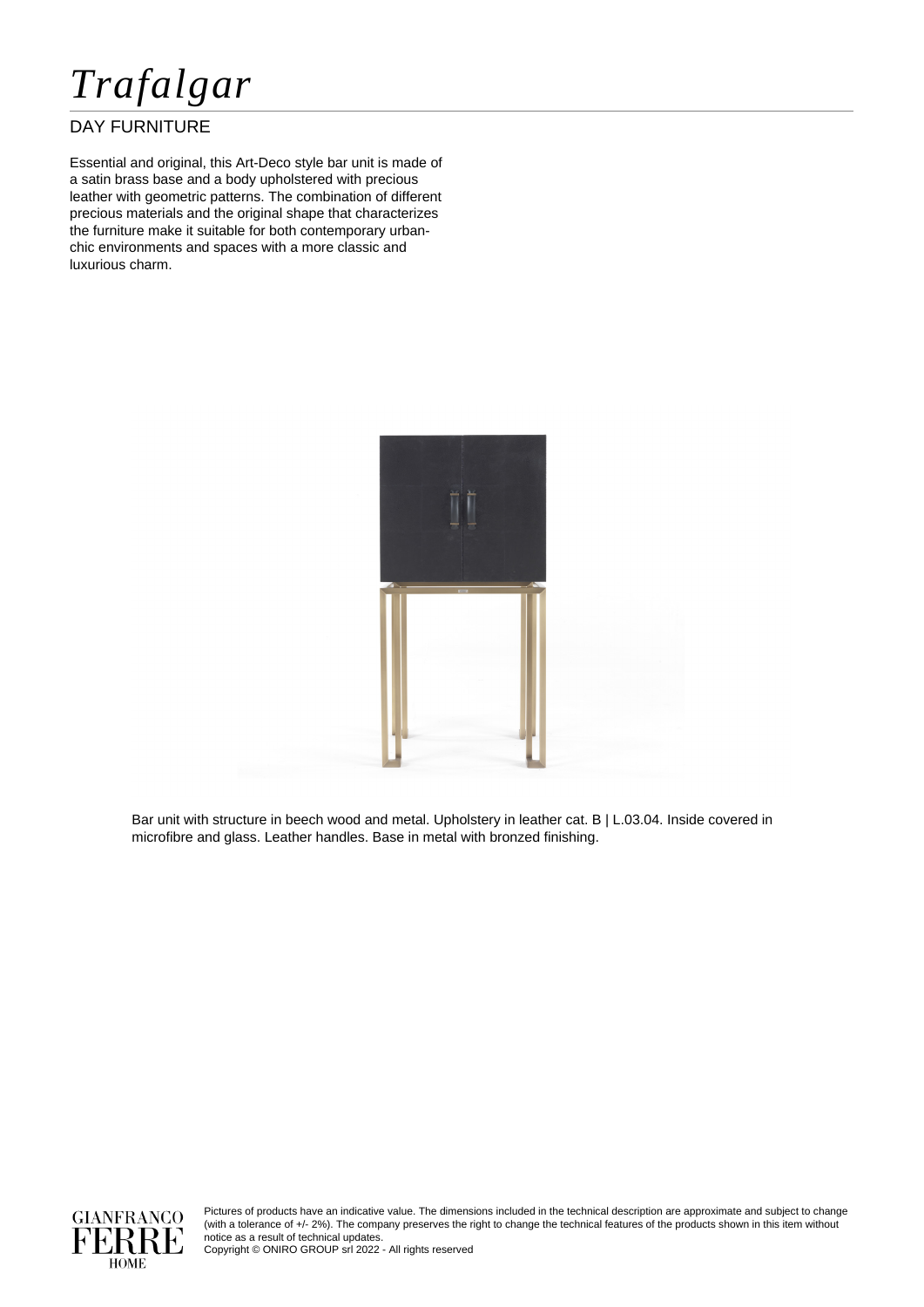*Trafalgar Dimensions*

# DAY FURNITURE

Structure in beech wood and metal. Upholstery in leather from the GF Home collection. Inside covered in microfibre and glass. Leather handles. Base in metal with bronzed finishing.



**TRA.115.A**

Bar Unit

**Standard features**

L 80 D 60 H 160 cm L 31.5 D 23.62 H 62.99 in



Pictures of products have an indicative value. The dimensions included in the technical description are approximate and subject to change (with a tolerance of +/- 2%). The company preserves the right to change the technical features of the products shown in this item without notice as a result of technical updates.